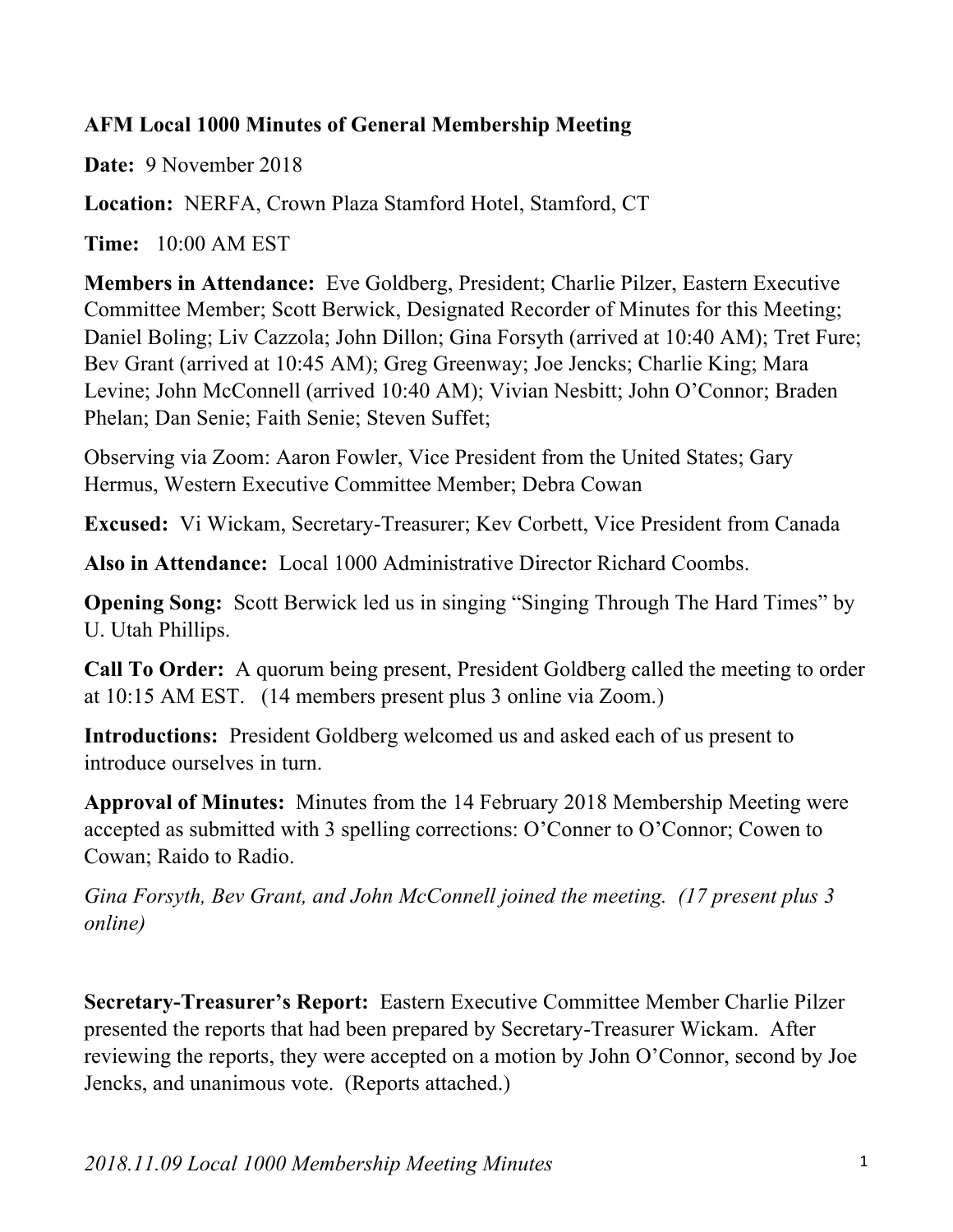In the discussion following the acceptance of the reports the group felt that we needed to consider several things to resolve Local 1000's fiscal problems. Items demanding consideration include AFM Per Cap payments, Filing of Contracts, Work Dues, and Work Dues Equivalency payments. President Goldberg decided to create a "Working Group on the Financial Sustainability of Local 1000." Charlie King, Vivian Nesbitt and John O'Connor volunteered to serve on this committee. Other members will also be recruited.

## **Nominations and Elections:**

 **Nominating Committee Report:** Charlie King reported for **t**he Nominating Committee consisting of himself as chairman, along with Erin Mae Lewis and Reggie Harris. The Committee submitted the following candidates for election to terms of office to begin 1 January 2019: Aaron Fowler for Vice President from the United States; Rosalyn Dennett for Eastern Executive Committee Member; Gary Paul Hermus for a one-year term for Western Executive Committee Member. The Nominating Committee proposed that President Eve Goldberg, Founding Member John O'Connor and Secretary-Treasurer Vi Wickam be elected as AFM Convention Delegates to represent Local 1000. President Goldberg thanked the Nominating Committee for their work. (Report attached.)

 **Election of Vice President from the United States:** President Goldberg invited nominations from the floor. Nominations were closed on a motion by Joe Jencks, second by Daniel Boling, and unanimous vote. There being no nominations from the floor, Aaron Fowler is elected Vice President from the United States by acclamation.

 **Election of Eastern Executive Committee Member:** President Goldberg invited nominations from the floor. Nominations were closed on a motion by Bev Grant, second by John Dillon and unanimous vote. There being no nominations from the floor, Rosalyn Dennett is elected Eastern Executive Committee Member by acclamation.

 **Election of Western Executive Committee Member**: President Goldberg invited nominations from the floor. Nominations were closed on a motion by Tret Fure, second by Faith Senie and unanimous vote. There being no nominations from the floor, Gary-Paul Hermus is elected Western Executive Committee Member for a one year term by acclamation.

 **Election of AFM Convention Delegates:** President Goldberg invited nominations from the floor. Nominations were closed on a motion by Joe Jencks, second by Vivian Nesbitt and unanimous vote There being no nominations from the floor, Eve Goldberg, John O'Connor, and Vi Wickam were elected as AFM Convention Delegates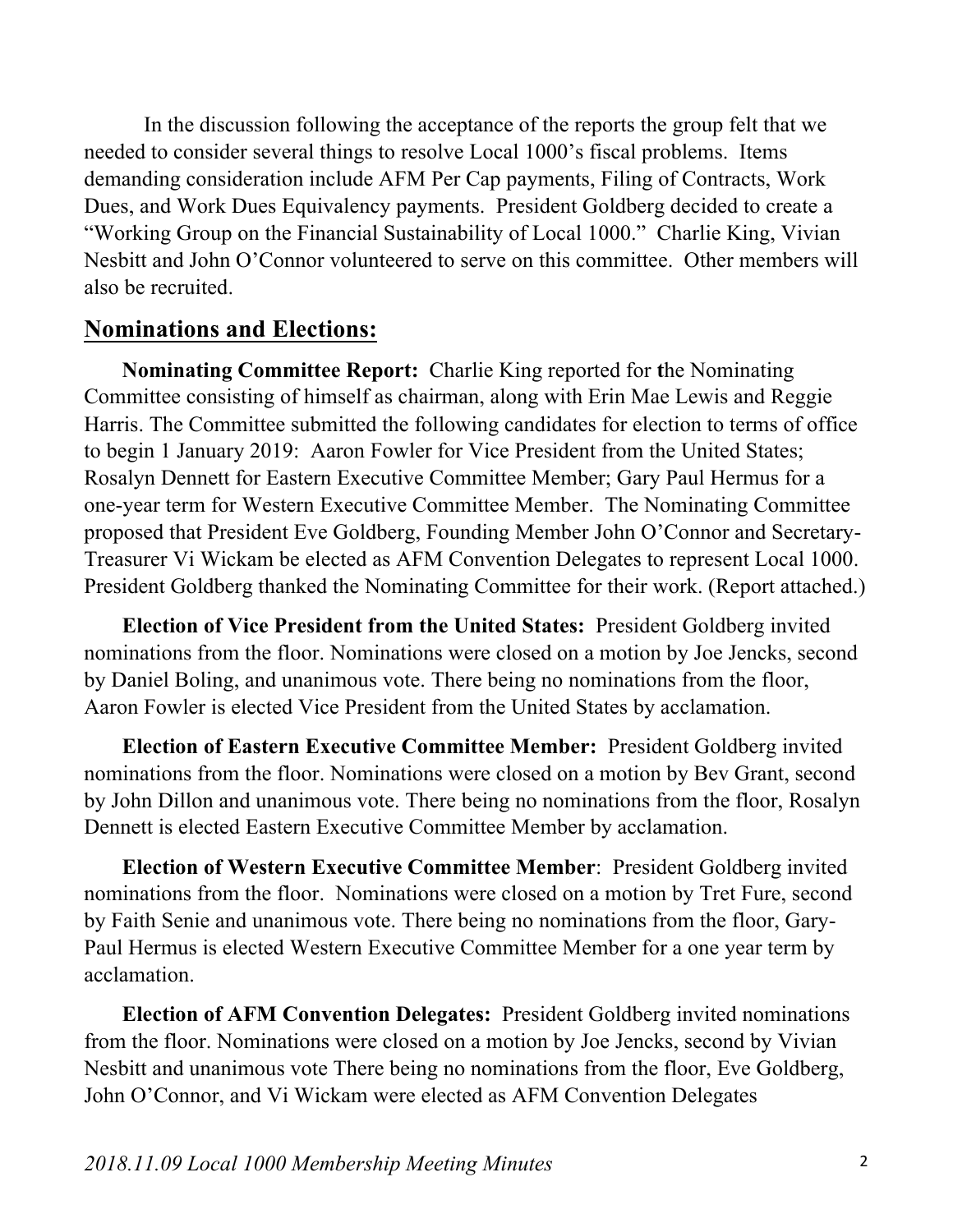*Liv Cazzola, Greg Greenway, John McConnell, and Braden Phelan left the meeting at 11:30. (13 members present plus 3 online).*

**President's Report:** President Goldberg has learned that we need to make some Bylaw Revisions in order to bring our practice of electronic board and committee meetings into line with the AFM bylaws. John O'Connor has forwarded us language used in the bylaws of Local 443 which we can use to help us craft appropriate language. A secondary issue is whether there is a way to allow for members to participate electronically in membership meetings. This is a more complex issue that the board is looking into and may or may not be possible right away.

She also reported on the progress on the "Sexual Harassment" Policy for Local 1000.

**Office Report:** Administrative Director Richard Coombs reported that the new "Bill & Pay" system has been a great improvement for billing and collecting members' dues, saving time and effort both for members and for the office staff.

Aaron Fowler expressed his appreciation for the excellent job that both Richard Coombs and Colin Dean do for our union.

President Goldberg reported that she, Aaron, Fowler, Colin Dean, and Richard Coombs were working on completing the Local 1000 Policy and Procedures Manual. A big thanks is due to Debra Cowan, Deborah Van Kleef, and Steve Eulberg for their hard work in putting most of the manual together a number of years ago.

**Communications Committee**: This committee is presently working to update and upgrade our website, improve our cyber union membership workshops, and update our Facebook pages.

**Fair Trade Music Committee:** John McCutcheon, Eve Goldberg, Debra Cowan, John O'Connor and John Dillon will be working on growing the program.

**New Business:** Mara Levine updated us on how some of our members are doing on the Folk DJ charts.

**Recognition:** President Goldberg thanked outgoing Eastern Executive Committee Member Charlie Pilzer for his outstanding service to the union over the last 6 years.

Charlie thanked Eve and asked our younger members to step up to serve their union so that it will continue to grow and be there for Traveling Musicians in the future.